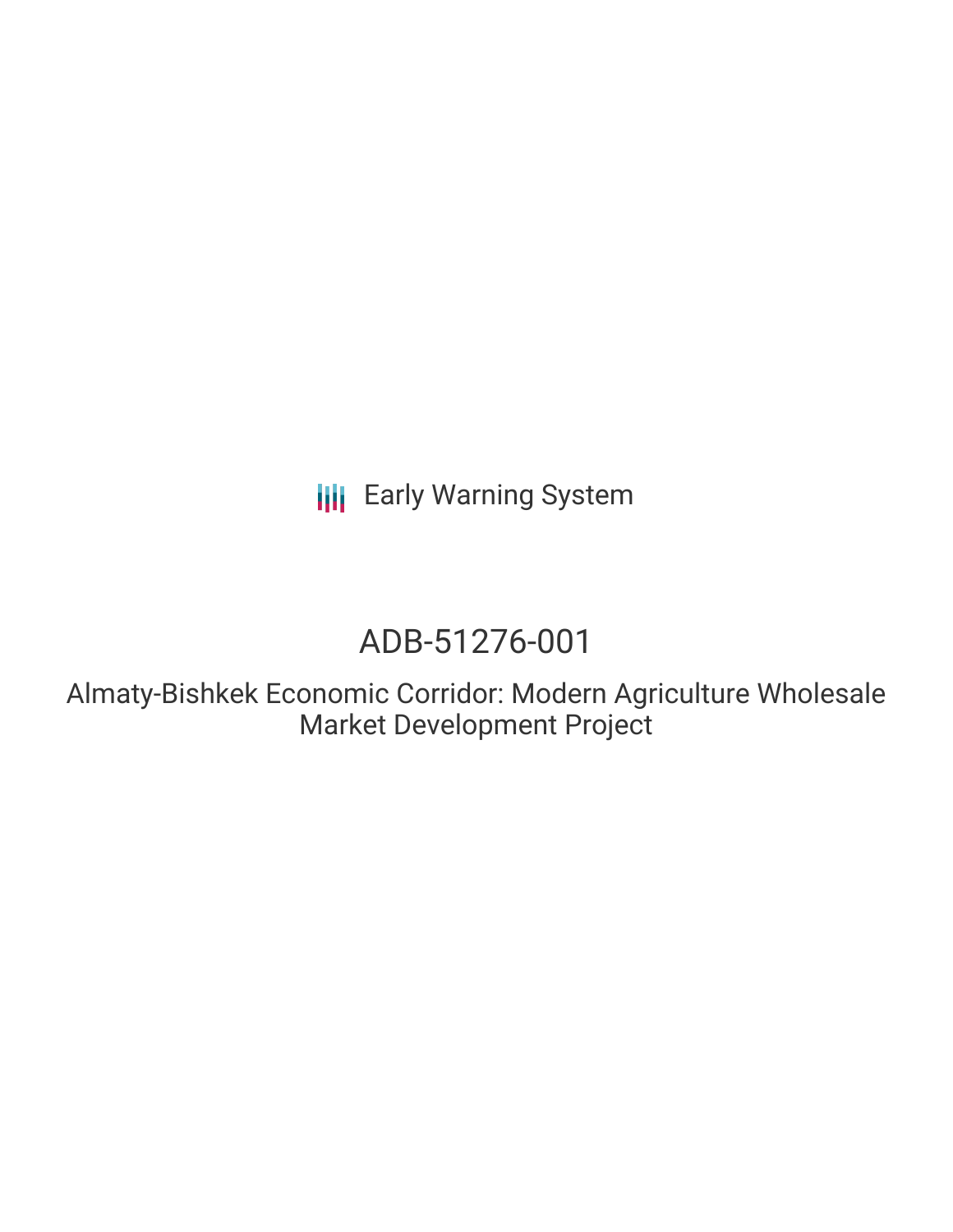

## **Quick Facts**

| <b>Countries</b>               |                              |
|--------------------------------|------------------------------|
|                                | Kyrgyzstan                   |
| <b>Specific Location</b>       | Bishkek, Chuy, Issyk-Kul     |
| <b>Financial Institutions</b>  | Asian Development Bank (ADB) |
| <b>Status</b>                  | Proposed                     |
| <b>Bank Risk Rating</b>        | B                            |
| <b>Sectors</b>                 | Agriculture and Forestry     |
| <b>Investment Type(s)</b>      | Grant, Loan                  |
| <b>Investment Amount (USD)</b> | \$50.00 million              |
| <b>Loan Amount (USD)</b>       | \$25.00 million              |
| <b>Grant Amount (USD)</b>      | $$25.00$ million             |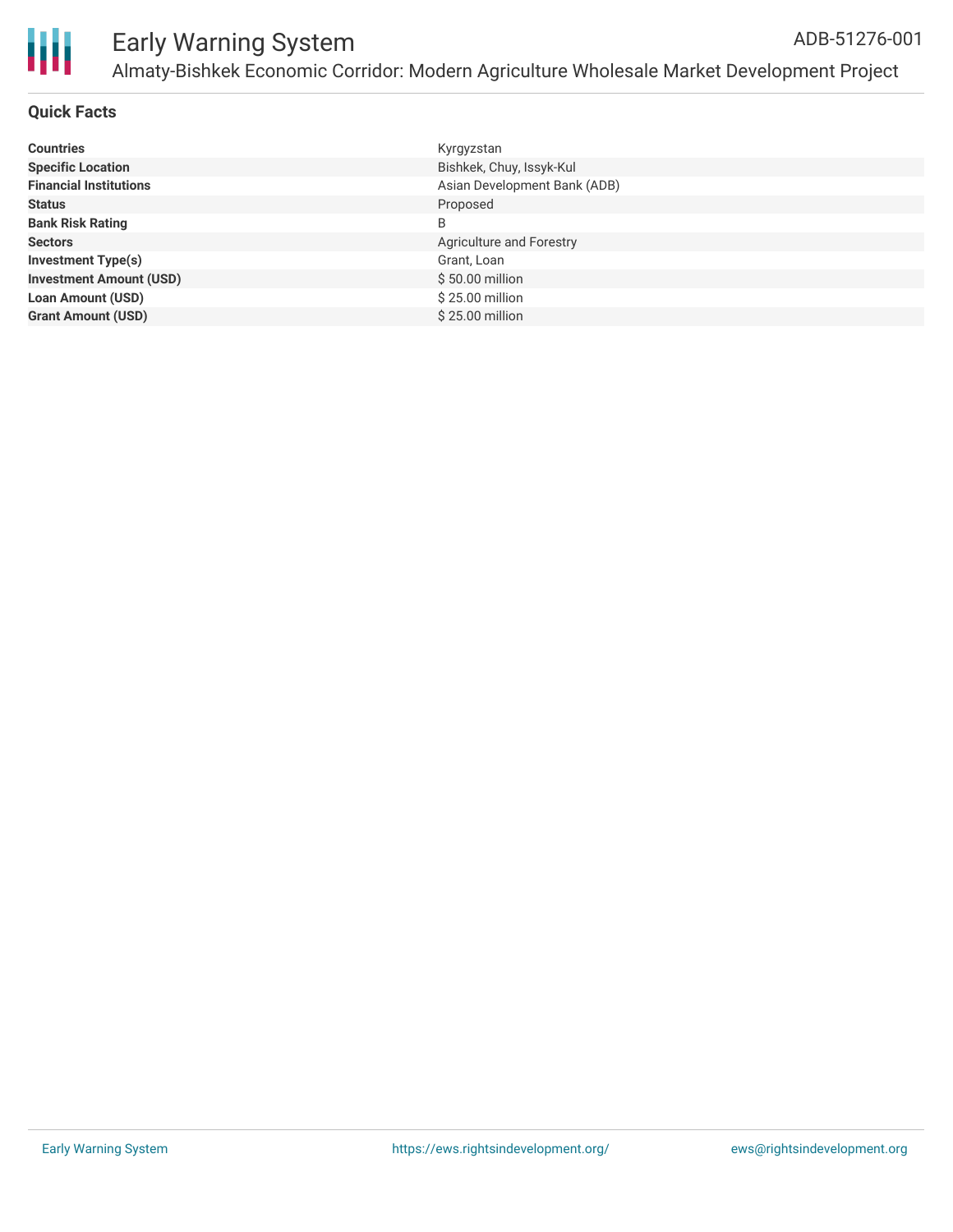

## **Project Description**

According to ADB website, the project will contribute to the diversification of exports and the connection to regional markets for the Republic of Kazakhstan and the Kyrgyz Republic. The project is part of the development of the Almaty-Bishkek Economic Corridor (ABEC). The project will support the modernization of wholesale markets (WSMs) to improve food safety, food security, and increase food trade within and outside the region. Modern WSM infrastructure will facilitate certification for exports, traceability systems, and most importantly, transparent market access and storage of fresh produce. As a result, market demand will allow for production growth and deliver incentives for quality, which will benefit small- and medium-sized producers in the region.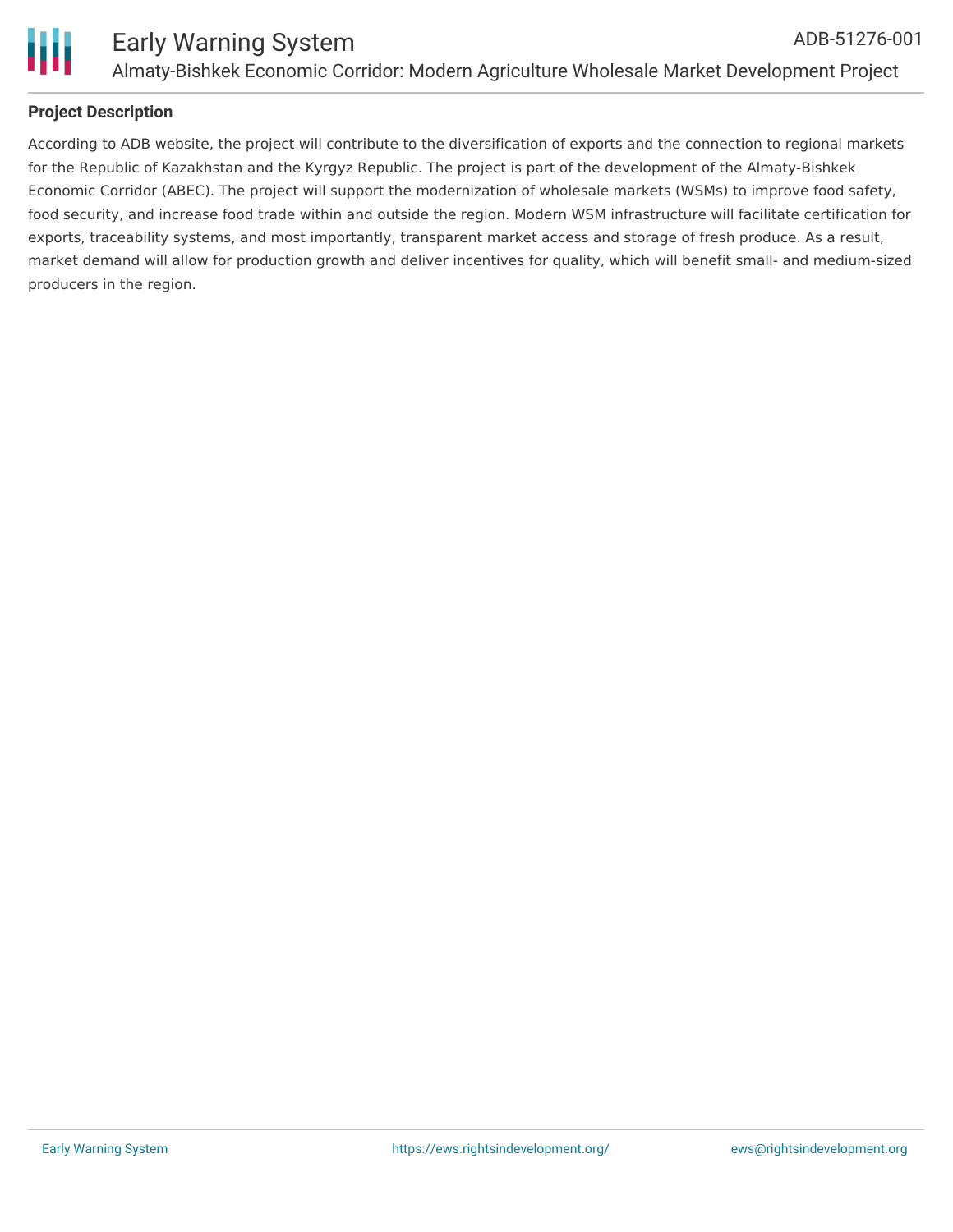

#### **Investment Description**

Asian Development Bank (ADB)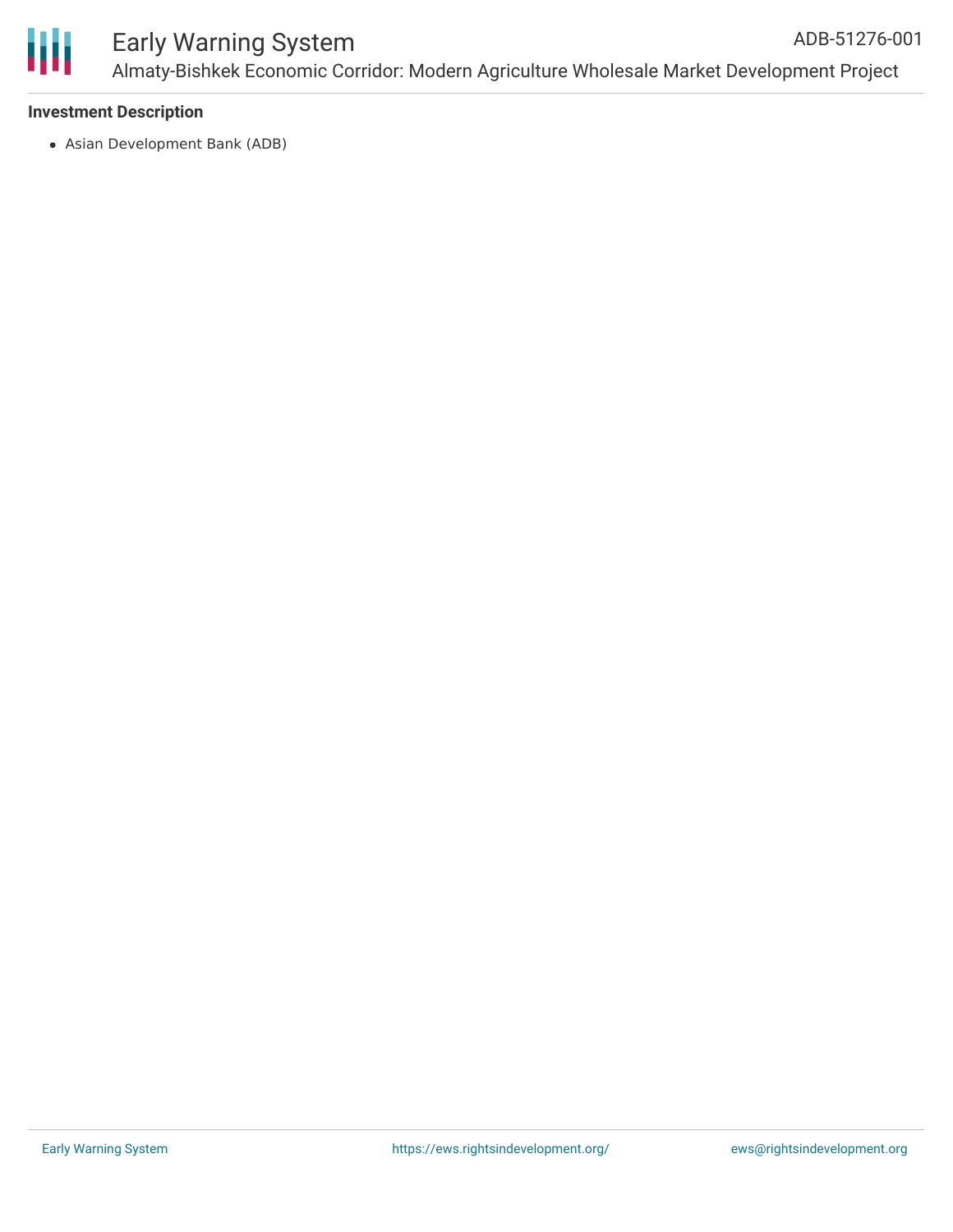

#### **Contact Information**

#### **Executing Agencies:**

Ministry of Agri,Food Industry & Melioration 720040, Center, ul. Kiev 96a Bishkek, Kyrgyz Republic

Ministry of Economy 106, Chui Prospect, Bishkek, Kyrgyz Republic

Ministry of National Economy Orynbor str., 8, House of Ministries, entr.7,010000 Astana, Kazakhstan

#### **ACCOUNTABILITY MECHANISM OF ADB**

The Accountability Mechanism is an independent complaint mechanism and fact-finding body for people who believe they are likely to be, or have been, adversely affected by an Asian Development Bank-financed project. If you submit a complaint to the Accountability Mechanism, they may investigate to assess whether the Asian Development Bank is following its own policies and procedures for preventing harm to people or the environment. You can learn more about the Accountability Mechanism and how to file a complaint at: http://www.adb.org/site/accountability-mechanism/main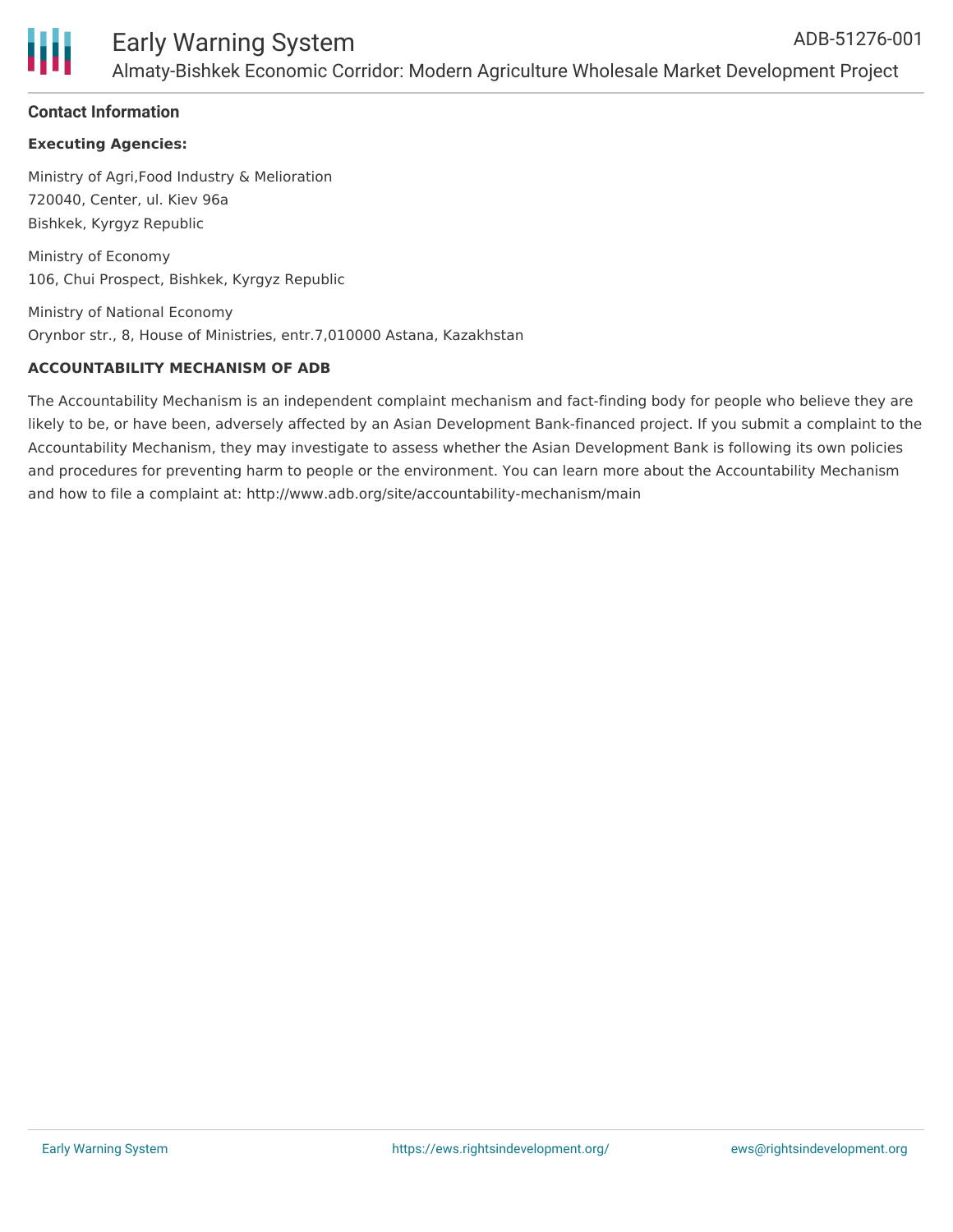

# Early Warning System

Almaty-Bishkek Economic Corridor: Modern Agriculture Wholesale Market Development Project ADB-51276-001

#### **Bank Documents**

• Project [Disclosure](https://ewsdata.rightsindevelopment.org/files/documents/01/ADB-51276-001.pdf) PDF [\[Original](https://www.adb.org/printpdf/projects/51276-001/main) Source]